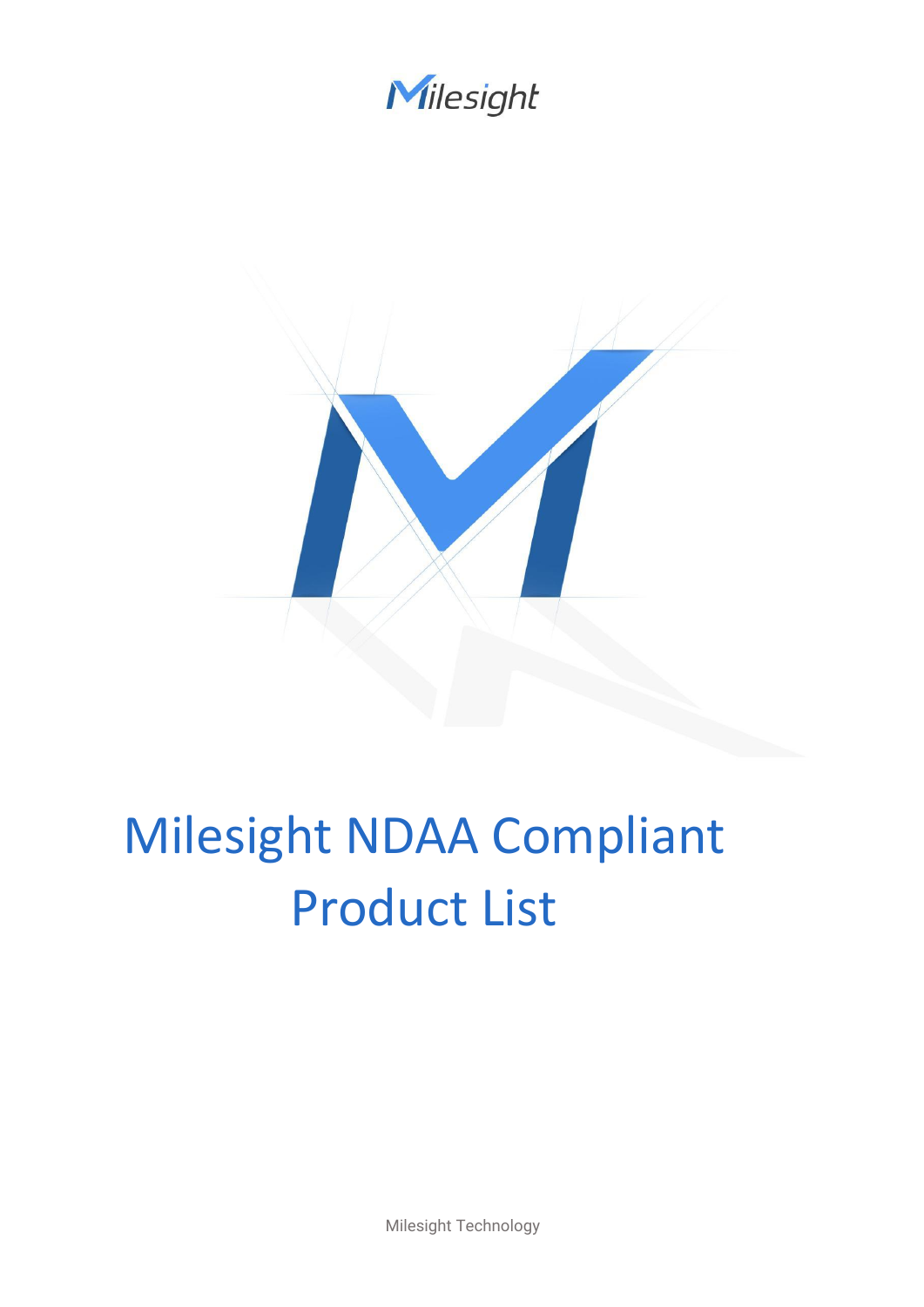Milesight

## Milesight NDAA Compliant Product List

Milesight Technology is pleased to affirm that our -PA series and -PD series product portfolio is NDAA (National Defense Authorization Act) compliant. These products do not use or deploy critical components including SoCs produced by NDAA banned component vendors. They are recommended for enterprises and critical applications where compliance is essential, such as government, defense, campuses, retails and a range of commercial applications subject to the NDAA.

| Products                                    | <b>Models</b>       |
|---------------------------------------------|---------------------|
| Al IR Mini Dome Network Camera              | MS-C2983-(R)PD      |
|                                             | MS-C5383-PD         |
|                                             | MS-C8183-SPD        |
|                                             | MS-C2973-(R)PD      |
| Al Vandal-proof Mini Dome Network Camera    | MS-C5373-PD         |
|                                             | MS-C8173-SPD        |
| Al Vandal-proof Mini Bullet Network Camera  | MS-C2964-(R)PD      |
|                                             | MS-C5364-PD         |
|                                             | MS-C8164-SPD        |
| Al Weather-proof Mini Dome Network Camera   | MS-C2975-(R)PD      |
|                                             | MS-C5375-PD         |
|                                             | MS-C8175-SPD        |
|                                             | MS-C2975-RFPD       |
| Al Motorized Dome Network Camera            | <b>MS-C5375-FPD</b> |
|                                             | MS-C8175-SFPD       |
|                                             | MS-C2963-PD         |
| Al Weather-proof Mini Bullet Network Camera | MS-C2963-RPA        |
|                                             | MS-C5363-PA         |
|                                             | MS-C8163-PA         |
| Al Motorized Bullet Network Camera          | MS-C2964-FPD        |
|                                             | MS-C2964-RF(I)PA    |
|                                             | MS-C5364-F(I)PA     |
|                                             | MS-C8164-F(I)PA     |
| Al Motorized Pro Bullet Network Camera      | MS-C2962-R(T)F(I)PA |
|                                             | MS-C2862-R(T)F(I)PA |
|                                             | MS-C5362-F(I)PA     |
|                                             | MS-C8262-F(I)PA     |
|                                             | MS-C8162-F(I)PA     |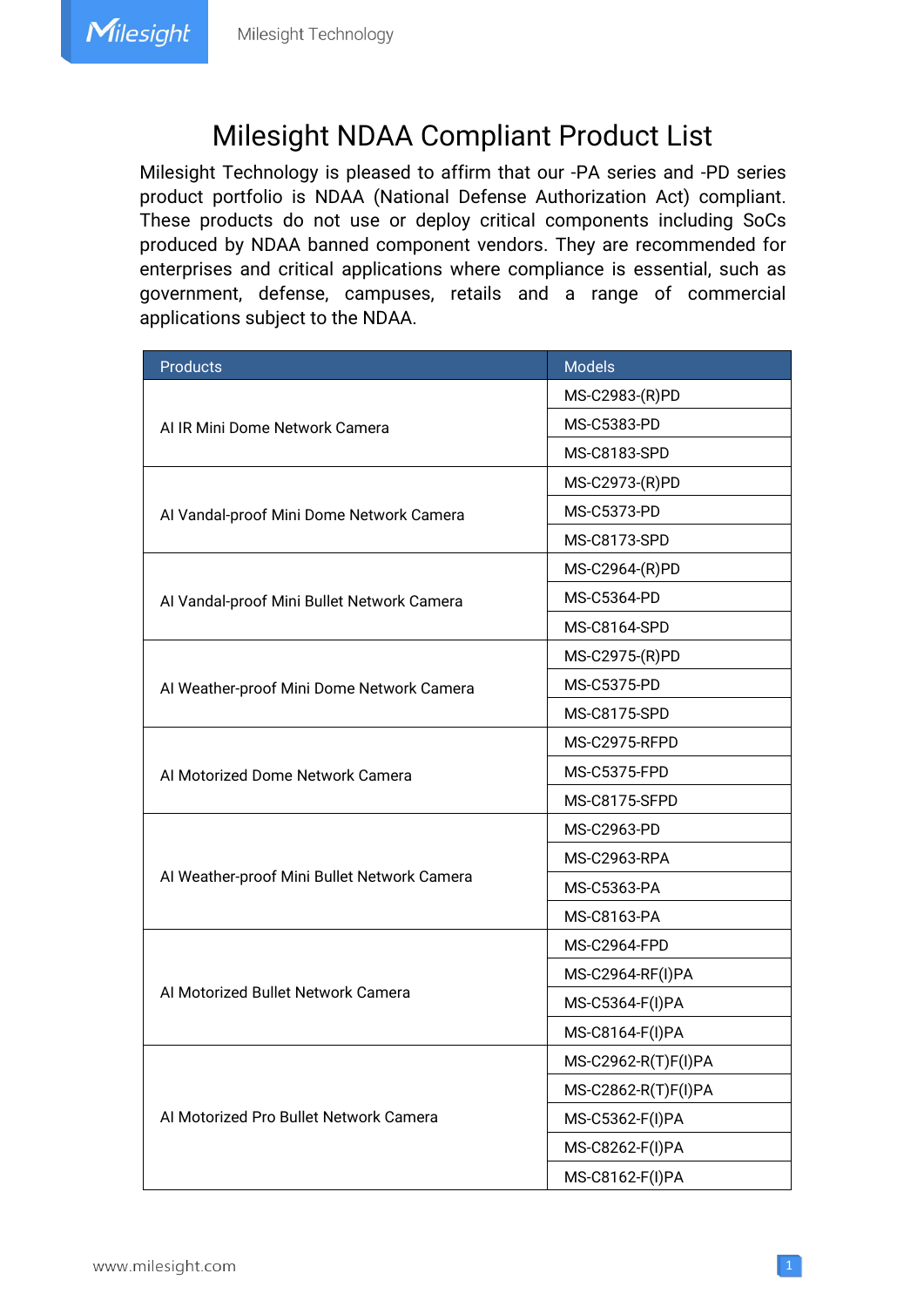| MS-C2866-R(T)F(I)PA<br>MS-C2966-R(T)F(I)PA<br>MS-C5366-F(I)PA<br>MS-C8166-F(I)PA<br>MS-C8266-F(I)PA<br>MS-C2966-X12R(T)PA<br>MS-C2866-X4R(T)PA<br>MS-C5366-X12PA<br>MS-C8266-X4PA<br>MS-C2972-FPD<br>MS-C2972-R(T)F(I)PA<br>MS-C2872-R(T)F(I)PA<br>Al Motorized Pro Dome Network Camera<br>MS-C5372-F(I)PA<br>MS-C8172-F(I)PA<br>MS-C8272-F(I)PA<br>MS-C2952-PD<br><b>MS-C2852-RPA</b><br><b>MS-C2952-RPA</b><br>MS-C5352-PA<br>MS-C8152-PA<br>MS-C2964-TF(I)LPA<br>MS-C2966-TF(I)LPA<br>MS-C2866-X4TLVPA<br>MS-C2966-X12TLVPA<br>MS-C2866-X4TLPA<br>AI LPR 4X/12X Pro Bullet Plus Network Camera<br>MS-C2966-X12TLPA<br>MS-C2867-X20TLPA<br>MS-C2941-X23TPA<br>MS-C2941-X30TPA<br>MS-C2841-X36R(T)PA<br>MS-C2941-X42TPA<br>MS-C8241-X36PA<br>MS-C2971-X12TPA<br>MS-C2871-X20R(T)PA<br>MS-C2971-X23TPA<br>MS-C2867-X20R(T)PA<br>MS-C2967-X23TPA |                                                    |  |
|-------------------------------------------------------------------------------------------------------------------------------------------------------------------------------------------------------------------------------------------------------------------------------------------------------------------------------------------------------------------------------------------------------------------------------------------------------------------------------------------------------------------------------------------------------------------------------------------------------------------------------------------------------------------------------------------------------------------------------------------------------------------------------------------------------------------------------------------------|----------------------------------------------------|--|
|                                                                                                                                                                                                                                                                                                                                                                                                                                                                                                                                                                                                                                                                                                                                                                                                                                                 |                                                    |  |
|                                                                                                                                                                                                                                                                                                                                                                                                                                                                                                                                                                                                                                                                                                                                                                                                                                                 |                                                    |  |
|                                                                                                                                                                                                                                                                                                                                                                                                                                                                                                                                                                                                                                                                                                                                                                                                                                                 | Al Motorized Pro Bullet Plus Network Camera        |  |
|                                                                                                                                                                                                                                                                                                                                                                                                                                                                                                                                                                                                                                                                                                                                                                                                                                                 |                                                    |  |
|                                                                                                                                                                                                                                                                                                                                                                                                                                                                                                                                                                                                                                                                                                                                                                                                                                                 |                                                    |  |
|                                                                                                                                                                                                                                                                                                                                                                                                                                                                                                                                                                                                                                                                                                                                                                                                                                                 |                                                    |  |
|                                                                                                                                                                                                                                                                                                                                                                                                                                                                                                                                                                                                                                                                                                                                                                                                                                                 | AI 4X/12X Pro Bullet Plus Network Camera           |  |
|                                                                                                                                                                                                                                                                                                                                                                                                                                                                                                                                                                                                                                                                                                                                                                                                                                                 |                                                    |  |
|                                                                                                                                                                                                                                                                                                                                                                                                                                                                                                                                                                                                                                                                                                                                                                                                                                                 |                                                    |  |
|                                                                                                                                                                                                                                                                                                                                                                                                                                                                                                                                                                                                                                                                                                                                                                                                                                                 |                                                    |  |
|                                                                                                                                                                                                                                                                                                                                                                                                                                                                                                                                                                                                                                                                                                                                                                                                                                                 |                                                    |  |
|                                                                                                                                                                                                                                                                                                                                                                                                                                                                                                                                                                                                                                                                                                                                                                                                                                                 |                                                    |  |
|                                                                                                                                                                                                                                                                                                                                                                                                                                                                                                                                                                                                                                                                                                                                                                                                                                                 |                                                    |  |
|                                                                                                                                                                                                                                                                                                                                                                                                                                                                                                                                                                                                                                                                                                                                                                                                                                                 |                                                    |  |
|                                                                                                                                                                                                                                                                                                                                                                                                                                                                                                                                                                                                                                                                                                                                                                                                                                                 |                                                    |  |
|                                                                                                                                                                                                                                                                                                                                                                                                                                                                                                                                                                                                                                                                                                                                                                                                                                                 |                                                    |  |
|                                                                                                                                                                                                                                                                                                                                                                                                                                                                                                                                                                                                                                                                                                                                                                                                                                                 |                                                    |  |
|                                                                                                                                                                                                                                                                                                                                                                                                                                                                                                                                                                                                                                                                                                                                                                                                                                                 | Al Pro Box Plus Network Camera                     |  |
|                                                                                                                                                                                                                                                                                                                                                                                                                                                                                                                                                                                                                                                                                                                                                                                                                                                 |                                                    |  |
|                                                                                                                                                                                                                                                                                                                                                                                                                                                                                                                                                                                                                                                                                                                                                                                                                                                 |                                                    |  |
|                                                                                                                                                                                                                                                                                                                                                                                                                                                                                                                                                                                                                                                                                                                                                                                                                                                 | AI LPR Motorized Bullet Network Camera             |  |
|                                                                                                                                                                                                                                                                                                                                                                                                                                                                                                                                                                                                                                                                                                                                                                                                                                                 | AI LPR Motorized Pro Bullet Plus Network Camera    |  |
|                                                                                                                                                                                                                                                                                                                                                                                                                                                                                                                                                                                                                                                                                                                                                                                                                                                 | Radar AI LPR 4X/12X Pro Bullet Plus Network Camera |  |
|                                                                                                                                                                                                                                                                                                                                                                                                                                                                                                                                                                                                                                                                                                                                                                                                                                                 |                                                    |  |
|                                                                                                                                                                                                                                                                                                                                                                                                                                                                                                                                                                                                                                                                                                                                                                                                                                                 |                                                    |  |
|                                                                                                                                                                                                                                                                                                                                                                                                                                                                                                                                                                                                                                                                                                                                                                                                                                                 |                                                    |  |
|                                                                                                                                                                                                                                                                                                                                                                                                                                                                                                                                                                                                                                                                                                                                                                                                                                                 | AI LPR 20X PTZ Bullet Plus Network Camera          |  |
|                                                                                                                                                                                                                                                                                                                                                                                                                                                                                                                                                                                                                                                                                                                                                                                                                                                 | AI 23X/30X/36X/42X Speed Dome Network Camera       |  |
|                                                                                                                                                                                                                                                                                                                                                                                                                                                                                                                                                                                                                                                                                                                                                                                                                                                 |                                                    |  |
|                                                                                                                                                                                                                                                                                                                                                                                                                                                                                                                                                                                                                                                                                                                                                                                                                                                 |                                                    |  |
|                                                                                                                                                                                                                                                                                                                                                                                                                                                                                                                                                                                                                                                                                                                                                                                                                                                 |                                                    |  |
|                                                                                                                                                                                                                                                                                                                                                                                                                                                                                                                                                                                                                                                                                                                                                                                                                                                 |                                                    |  |
|                                                                                                                                                                                                                                                                                                                                                                                                                                                                                                                                                                                                                                                                                                                                                                                                                                                 | AI 12X/20X/23X PTZ Dome Network Camera             |  |
|                                                                                                                                                                                                                                                                                                                                                                                                                                                                                                                                                                                                                                                                                                                                                                                                                                                 |                                                    |  |
|                                                                                                                                                                                                                                                                                                                                                                                                                                                                                                                                                                                                                                                                                                                                                                                                                                                 |                                                    |  |
|                                                                                                                                                                                                                                                                                                                                                                                                                                                                                                                                                                                                                                                                                                                                                                                                                                                 | AI 5X/20X/23X PTZ Bullet Plus Network Camera       |  |
|                                                                                                                                                                                                                                                                                                                                                                                                                                                                                                                                                                                                                                                                                                                                                                                                                                                 |                                                    |  |